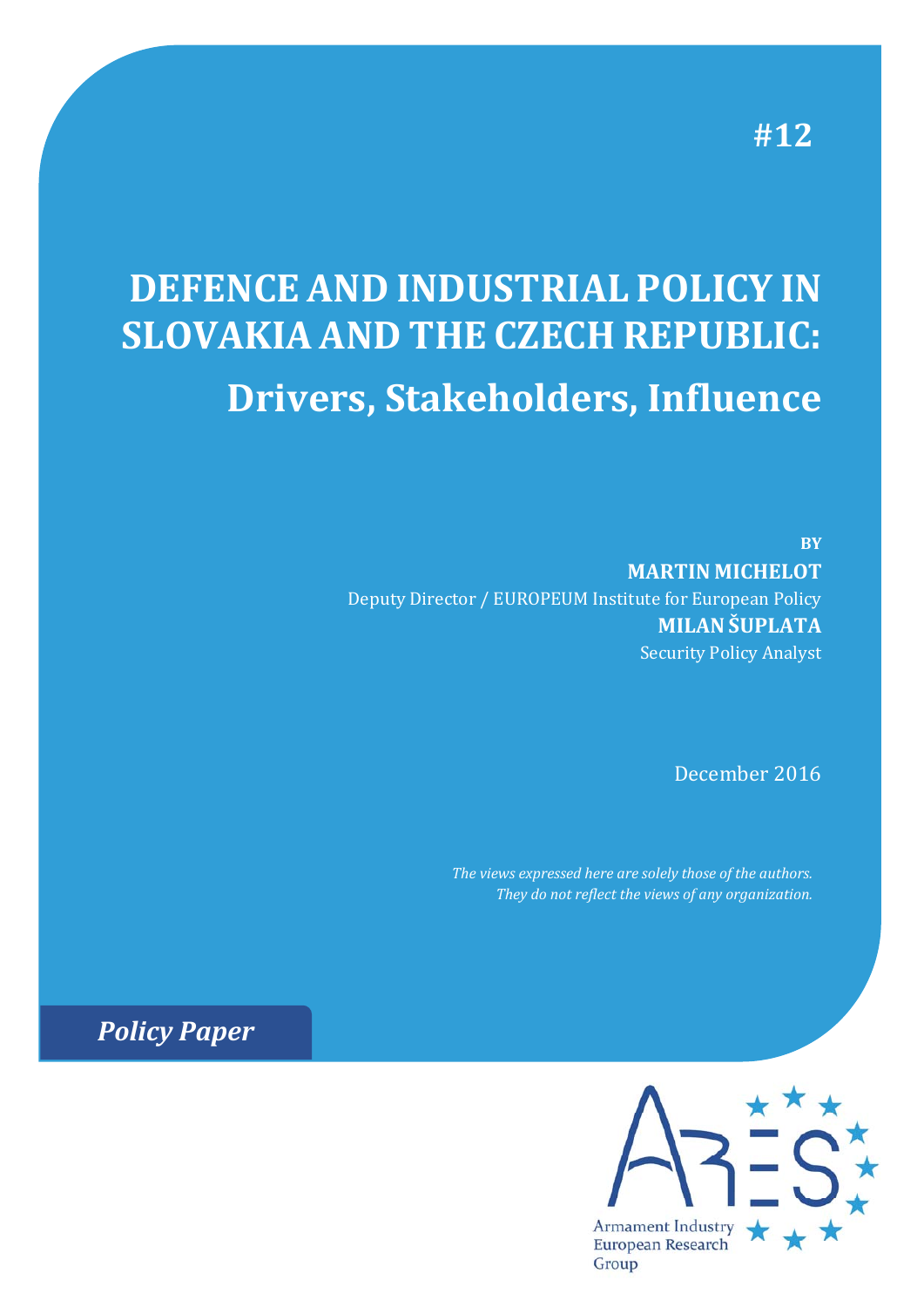I nder Communism, Czechoslovakia was one of the main producers of armed equipment in the Soviet bloc and was a major supplier of arms to third world countries. After the collapse of the USSR, the defence industry went thro equipment in the Soviet bloc and was a major supplier of arms to third world countries. After the collapse of the USSR, the defence industry went through a restructuring process, in parallel with demands from and connections to these traditional export markets. This phenomenon was aggravated by the fact that the dissolution of Czechoslovakia left the Czech Republic with the vast majority of valueadded sectors, such as aviation and electronics, while Slovakia was a victim of the loss of heavier armament production capabilities. As a consequence, in Slovakia most jobs in the defence field were lost and the sector became marginal for both the national labour market and the economy, remaining relevant only on a local level. Despite this, the number of available jobs increased due to the success of several defence companies. When informing about new acquisitions, this positive effect on employment in the region is often highlighted by the government as a key policy driver.

The Czech Republic maintains a comparatively large defence industrial sector with the continued successful operations of long-standing defence companies and advanced expertise on areas such as radar technologies and aviation. Historically, the human rights-based foreign policy of first President Vaclav Havel impacted the value of the defence industry, particularly when civil conversion of military equipment became the desired norm. This policy was however rethought in the mid-1990s in order to favour privatisation, the transformation of many smaller, less strategic firms into civil or dualuse production, with only small interventions by the government in order to maintain certain capabilities that were deemed essential to national security. The larger, more competitive and technologically superior companies were preserved during what can be called an interim period between the dissolution of Czechoslovakia in 1993 and the early stages of strategies being developed in support of the industry in the late 2000s.

In Slovakia, after long years of decline, the defence industry has recently started to grow. This is illustrated by the increase of the number of employees, the average salaries in the sector, and its export volumes. The key players include MSM Group, DMD, Way Industries, VRM, Willing, SMS, and Kerametal. Slovakia is aware of its limited competences and role on the European defence market in regards to its technological and industrial interests. It therefore attempts to excel in several niche areas, such as simulation systems, research and development, production of ammunition, and the repairing and modernisation of armoured vehicles. The government and defence industry are interested in technology transfers that have nevertheless been very limited due to minimal modernisation in the last two decades. Still, this limitation might be overcome through the country's current procurement ambitions. Although offsets are not allowed due to EU legislation, the government considers the possibility of involving the national defence sector in the modernisation. Competencies such as maintenance and repairs are expected to develop as a result of the new types of equipment being acquired, and to provide more jobs.

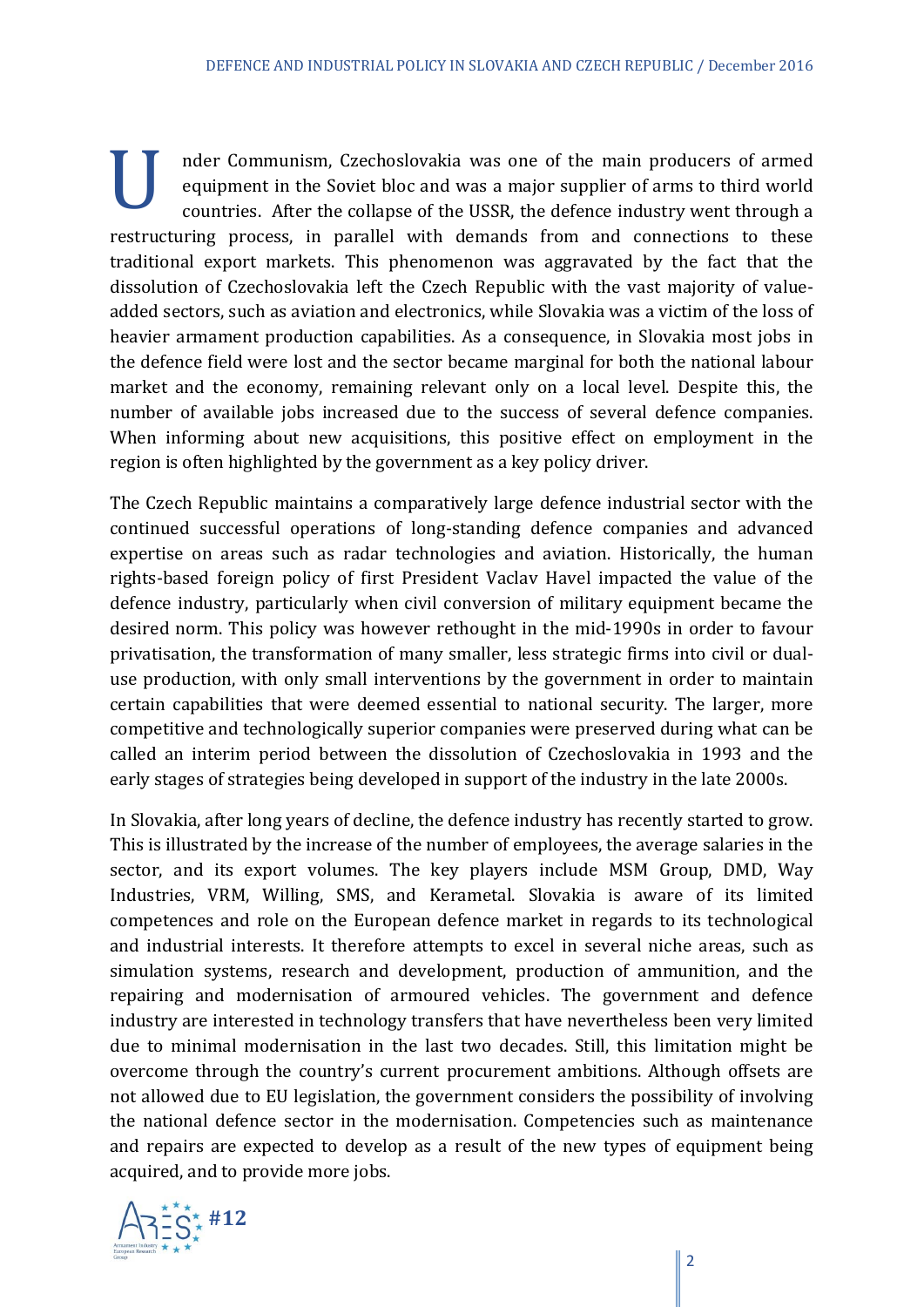Security of supply is an important element of Slovakia's defence industrial policy. It is seen as a priority since the crisis in Ukraine and the consequent European Union (EU) sanctions against Russia. The country aims at modernizing its armed forces with equipment operated by member countries of the North Atlantic Treaty Organization (NATO) who own a Standardization Agreement number. The preference goes to equipment from NATO and EU countries, but producers from other selected countries such as Israel or Switzerland  $-$  are also accepted, the objective being to cut off any dependence on imports from Russia. Such signs of recovery allow for cautious optimism. Indeed, the White Book is about to be adopted and published, with a defence strategy to follow 2017 and the publication of sub-strategies having been advertised by the defence minister.

## **MAPPING DEFENCE INDUSTRIAL POLICY**

#### *Defence industrial policy in Slovakia*

In Slovakia, the development of the armed forces – and thus the development of its national defence sector – has not been systematic, as illustrated by the lack (or outdatedness) of the fundamental strategic and planning documents. This shortfall has been already identified by the new defence minister, who is willing to improve the situation by swiftly adopting a new set of documents, including a defence strategy, a development plan and an acquisition plan.<sup>1</sup> The basic source of the national defence industry policy is the *Programme declaration of the government of the Slovak Republic* of 2016. It shortly outlines that the government will support the engagement of the defence industry of the Slovak Republic in the provision of the armaments, machinery and materiel for the armed forces and the success of its products abroad.<sup>2</sup>

At sectoral level, the Statute of the Ministry of Economy of the Slovak Republic says this body shall "elaborate a *Concept of the development of the defence industry's production for securing defence capacity and security of the state, including the coordination of the* preparation and evaluation of the task of the research and development".<sup>3</sup> However, no such concept exists to this date. The same document mandates the Ministry to cooperate with the Ministry of Defence of the Slovak Republic on tasks related to the scientific and technological requirements for the defence industry, and on the outlooks for the development of specific sectors of the defence industry. In reality, the relationship between the state and the defence industry in Slovakia has been rather inefficient,

<sup>&</sup>lt;sup>3</sup> Štatút Ministerstva hospodárstva Slovenskej republiky. Available online: http://www.mhsr.sk/statut--pdf--149-kb-/129926s 



 1 http://www.rozhovory.sk/clanok‐26\_34\_37‐38608/Kiska‐Modernizacia‐armady‐ma‐byt‐koncepcna‐a‐ transparentna.html 

Programové vyhlásenie vlády Slovenskej republiky. Available online: http://www.vlada.gov.sk/data/files/6483\_programove‐vyhlasenie‐vlady‐slovenskej‐republiky.pdf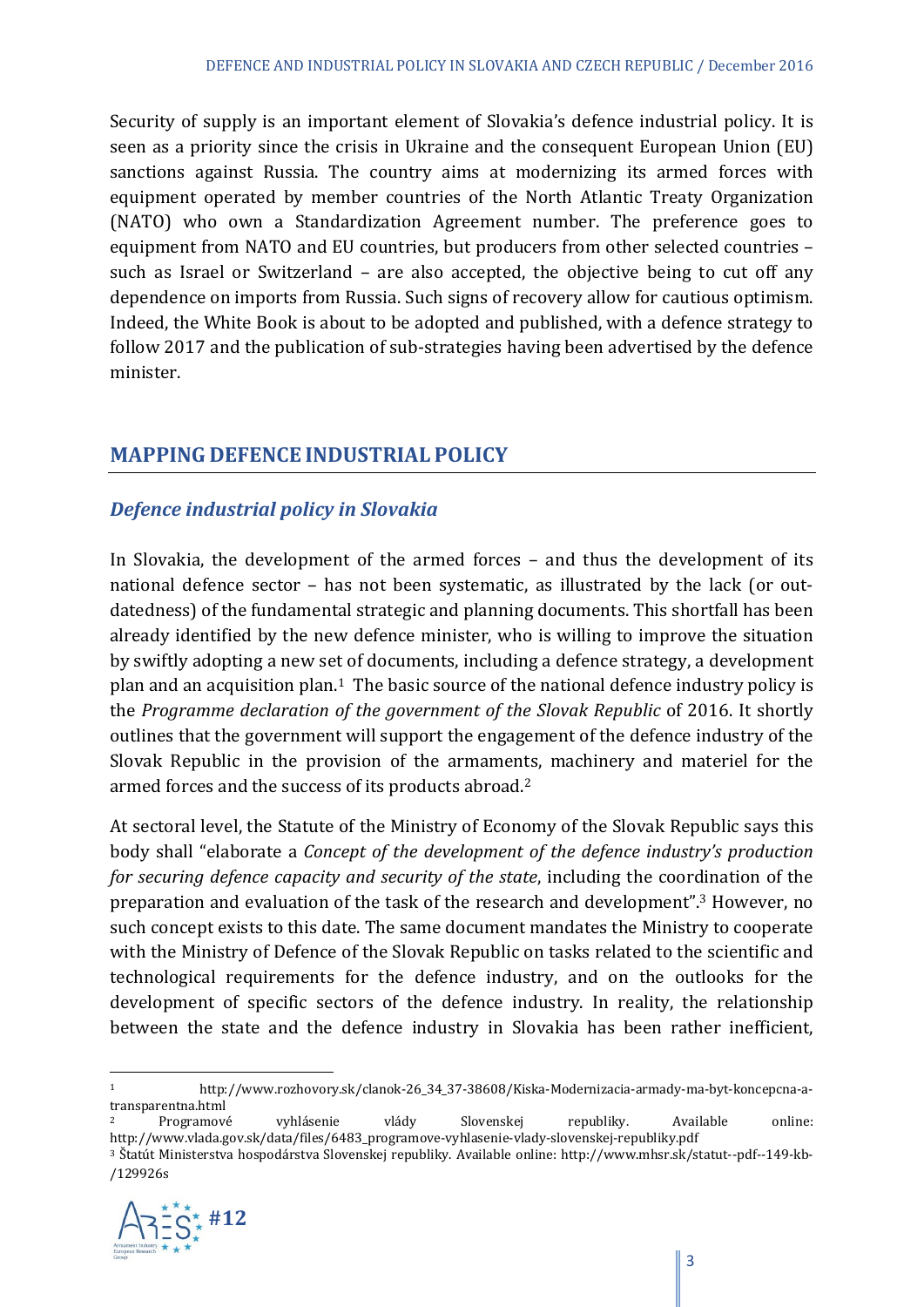mainly due to the decrease of defence expenditures in the last two decades and the subsequent sectoral decline.

Finally, the statute envisions cooperation between the Economy and Defence ministries regarding the promotion of Slovak defence industry in foreign trade advocacy activities. In this respect, both institutions  $-$  together with the Ministry of Foreign Affairs and the Security and Defence Industry Association of the Slovak Republic - prepared a document entitled *The mechanism for the identification of economic opportunities for the Slovak defence industry abroad and for an active support of the government officials of the Slovak Republic to the Slovak defence industry in competing for foreign orders*. 4 The document presented<sup>5</sup> by the Defence Minister to the Security Council of the Slovak Republic in early 2008 sets out the goals, tools and measures of the country's export policy. In the area of research and development, a conceptual document was adopted in 2008. However, since it was planned to guide the activities of the Defence Ministry between 2008 and 2010, it is now fairly out-dated.

Some reference also comes from the – soon to be replaced – *Defence strategy of the Slovak Republic* from 2005. It states that economic mobilization is an important part of the defence preparations and that the material sources will be primarily secured by the domestic industrial and economic base. It declares that the Slovak Republic will also cooperate (mainly) with the defence industry of NATO and EU member countries.<sup>6</sup> The *Security strategy of the Slovak Republic* from the same year (also undergoing a revision process) mentions that the Slovak Republic will support activities of the European Defence Agency and emphasises the involvement of the Slovak industrial and technological base in the building of the European defence market.<sup>7</sup>

As the modernisation has been almost non-existent since the Cold War, the armed forces are now to be provided with new  $8x8$  and  $4x4$  vehicles, tracked vehicles (perhaps through the modernisation of the existing BVP fleet), new 3D radar systems, helicopters (acquisition of the multipurpose helicopters ongoing, decision on attack helicopters yet to be made), transport aircraft (two Spartan aircraft for the Slovak armed forces are already being produced), combat aircraft (with a decision to be made shortly, as the announcement on the lease of Gripen is delayed due to difficult negotiations), and air defence (Kub and Igla systems need to be replaced, and the decision on the future of the S-300 system is yet to be made).

These procurements will be resource-heavy – and therefore depend on the government's ability to increase the defence budget or provide funds from outside of the planned budget. The small and specialized national defence industry might flourish if

<sup>7</sup> Bezpečnostná stratégia SR. Available online: http://www.vlada.gov.sk/data/files/730\_bezpecnostna‐strategia‐sr.rtf 



<sup>&</sup>lt;sup>4</sup> Informácia o návrhu mechanizmu pre identifikáciu ekonomických príležitostí pre slovenský obranný priemysel v zahraničí a pre aktívnu podporu vládnych predstaviteľov SR slovenskému obrannému priemyslu pri súťažení o zahraničné zákazky. Available online: https://www.mosr.sk/data/att/8431\_pdf.pdf

<sup>5</sup> Záznam z 25. zasadnutia Bezpečnostnej rady SR zo dňa 27. februára 2008. Available online: http://www.vlada.gov.sk/zaznam‐z‐25‐zasadnutia‐bezpecnostnej‐rady‐sr‐zo‐dna‐27‐februara‐2008/ 

<sup>6</sup> Obranná stratégia SR. Available online: http://www.vlada.gov.sk/data/files/729\_obranna‐strategia‐sr.rtf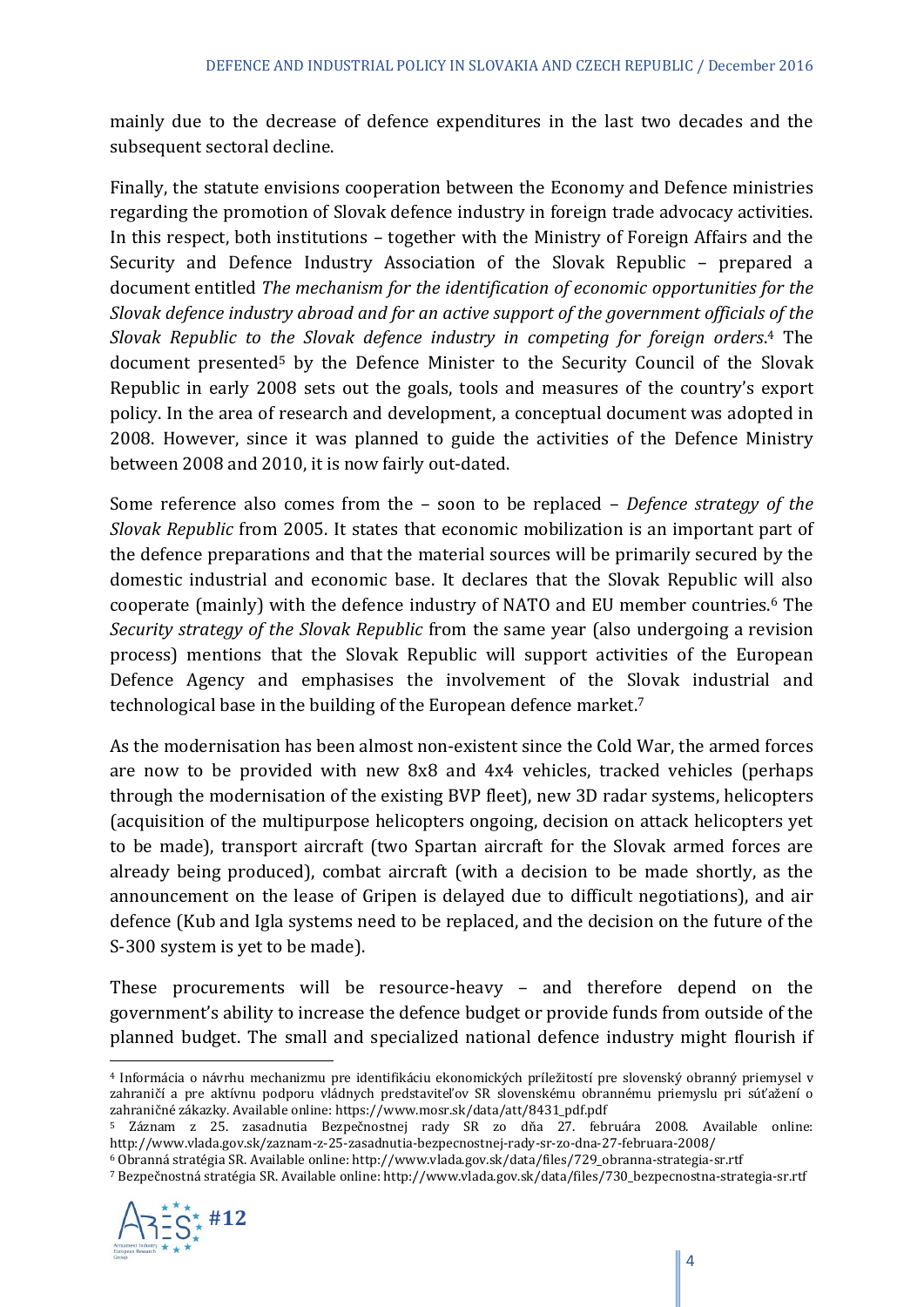sufficient funding is granted. For example, the Black Hawk simulation centre, which comes as an offset of the purchase of 9 units, will serve as a good example of the engagement of the domestic industry in large-scale projects.

#### *Defence industrial policy in the Czech Republic*

National industrial policy documents in the Czech Republic are split between the Ministry of Foreign Affairs and the Ministry of Defence. The CSDP department of the former drafted of the *Strategy for the relationship between the Government and the defence and security industry of the Czech Republic*, which was adopted by the government in 2013. This document represented the first strategy, adopted at such level, dealing specifically with the support of the defence industry, filling a gap that had been identified in 2004 when the National Armament Strategy was approved. The strategy takes stock of the historical factors underpinning the development and current state of the defence industrial sector in the Czech Republic and of the current and future political factors that (may) affect it, in order to draw some key conclusions regarding state political support. Stating that regulation in private businesses should be minimal except to ensure essential interests of the Armed Forces, the document outlines that the role of the "power ministries" is to work on the "harmonization of required defence capabilities in NATO and the EU" while attempting to create the conditions for economic growth by sponsoring "research and development, fostering innovation and ensuring access to international markets." The document, while stating the "high potential" of the industry, also recognizes that limited national budgets cannot ensure its viability and that the pressures of internationalisation and consolidation of defence industries represent a threat that should be countered by support for the development of export markets. It also assigns the Defence and Security Industry Association a special role in ensuring the participation of the Czech industry in European and global supply chains and fostering regional interconnection and coordinating R&D activities.  $8$ 

The conceptual and political documents of the Ministry of Defence (Security Strategy, the Defence Strategy, White Paper on Defence, Long Term Defence Perspectives, Concept of Equipment of Forces) all strongly emphasize the role of the Ministry of Defence in supporting research and development, as well as an interest in participation in joint multinational (NATO and EU), regional (especially the Visegrad 4) and bilateral (mainly the U.S., Israel and France) programs.<sup>9</sup> While these documents do not directly deal with the key notion of security of supply, the Ministry of Defence is closing in on the interministerial process of drafting a strategy for the promotion of the defence industry, with a planned adoption by end 2016, where security of supply and the concept of

<sup>&</sup>lt;sup>8</sup> Strategie vztahu státu a obranného a bezpečnostního průmyslu České republiky. Available online: http://www.mzv.cz/file/1163948/Strategie\_vztahu\_statu\_a\_obranneho\_a\_bezpecnostniho\_prumyslu\_CR.pdf <sup>9</sup> See bibliography for full references to these documents.

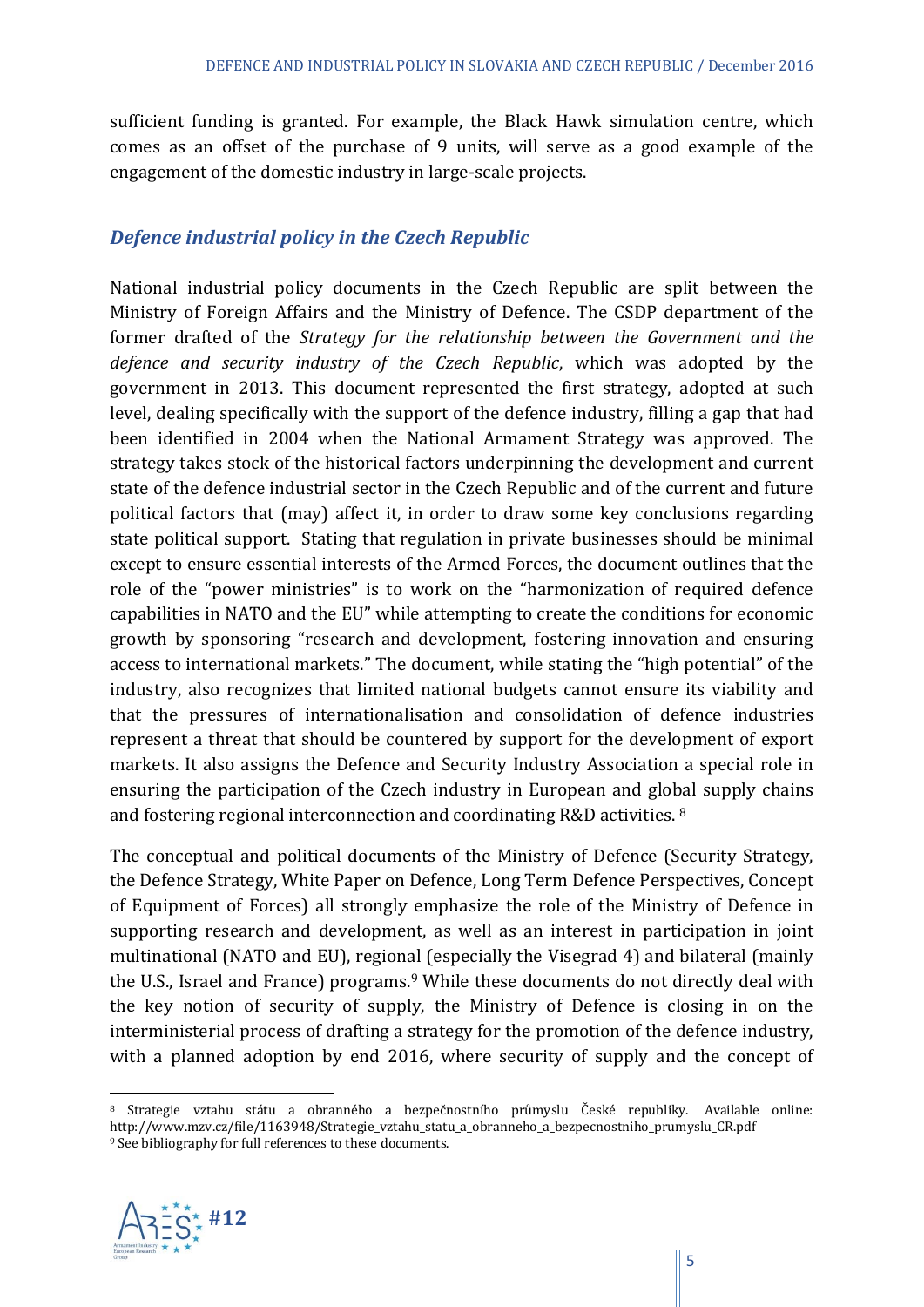"strategic companies" will be enshrined. The document will highlight the tools that the Ministry of Defence will use in maintaining and enhancing the competitiveness of the industry, but will also clarify the economic and job-creation role of the industry.

Czech modernization needs are less acute than its Slovak neighbour's, but do however represent large investments which are currently being approached very cautiously due to previous misgivings on procurement processes and management of funds, if not corruption allegations which have been the subject of trials for the officials involved. Past the leasing procurement of 14 J39-Gripen from Saab until 2029, future needs revolve around the necessity to replace a vast majority of the ageing fleet of Soviet helicopters, for which tenders had been received in 2015. However, the process has been delayed due to the readjustment of needs, and the process will likely continue of a G2G basis from now on, with larger orders (an estimate of 40, of different types) being considered. The second large-scale programme will be the 3D mobile air defence radar system, which was originally considered to be done in cooperation with Slovakia, and which will require for the chosen company to cooperate with local industries, which maintain expertise in this field. A variety of land vehicles is planned to be procured, including Armoured Repair and Recovery and Mine-Resistant, Ambush-Protected vehicles, as well as Command and Control platforms. Finally, the main challenge for the Ministry of Defense will be to support the development of the ambitious active reserves program, announced in 2016; in parallel, the personnel needs of the Armed Forces will significantly increase in the years to come, signalling not only potential difficulties in recruitment and training, but also a need to provide the troops with high-quality, modern, usable kit. The government has approved, and the Parliament signed off on, a spending plan at the 2022 horizon that would allow for these major procurements to go through without major complications: future possible political trends in the Czech Republic do not signal that these plans may be questioned.

#### **DEFENCE INDUSTRIAL STAKEHOLDERS**

#### *Slovakia*

Robert Fico has been Slovakia's Prime Minister for now eight years out of the last ten, forming his current government in March 2016. Thus, his SMER party has been a decisive stakeholder of the country's defence policy, including even the industrial side. Despite the fact that the current coalition partner, SNS (Slovak National Party), nominated the Defence Minister (Peter Gajdos, a former general of the Land Forces), the SMER party remains highly influential: First, it shapes the policy through its State Secretary (deputy minister) at the Defence Ministry. Second, the party exerts de facto control through its budgetary oversight, since every major acquisition needs blessing by the Prime Minister and the Finance Minister. This is due to the fact that the Defence

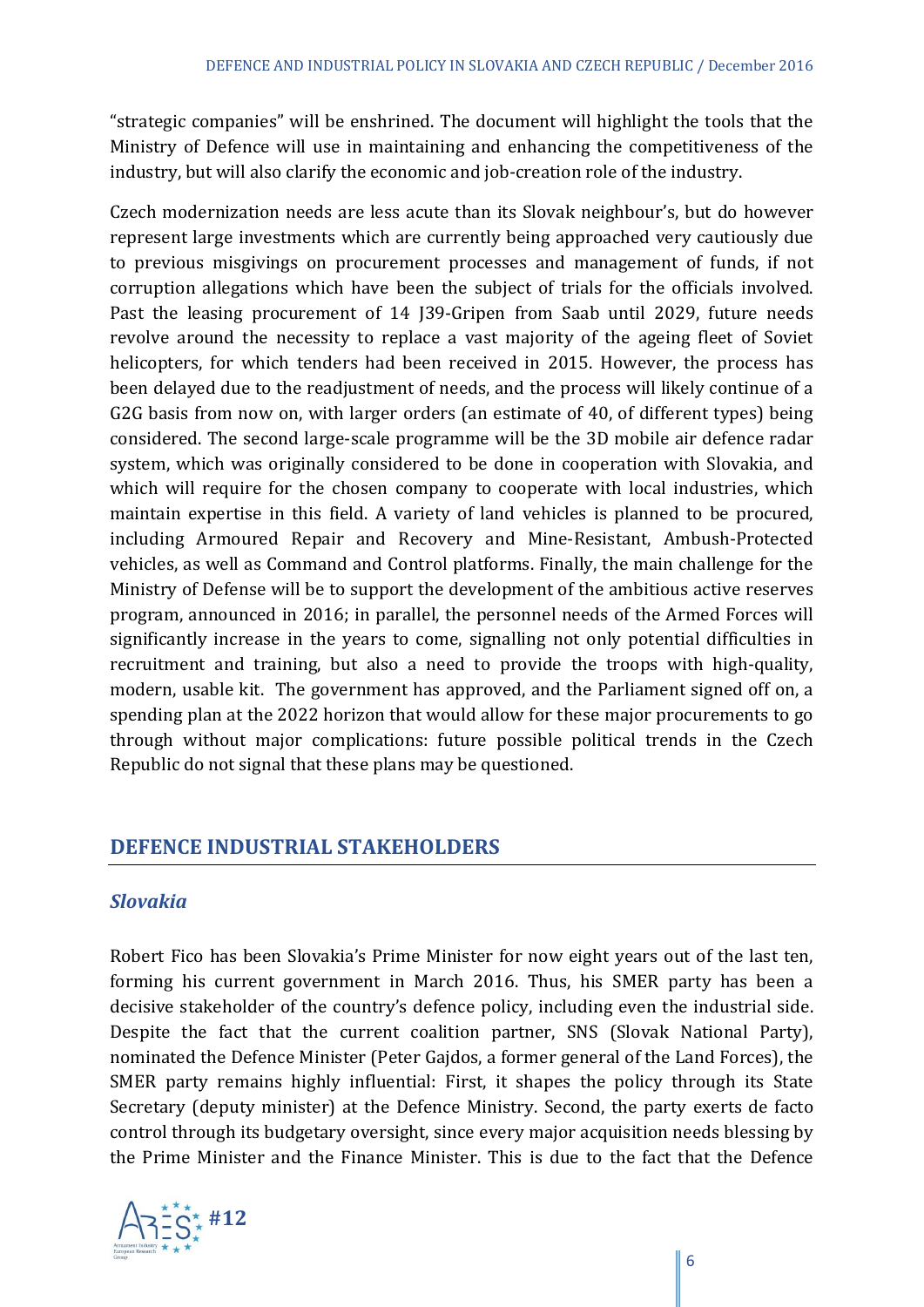Ministry's regular budget has been cut drastically and is therefore insufficient to carry out the large-scale modernisation the armed forces desperately need.

At the Defence Ministry level, the acquisition process that inherently shapes the defence industry begins at the military level. The military requirements are defined by the Armed Forces and are passed on to the Chief of the Defence Staff. The request then goes on to the National Armaments Director, who is tasked with proposing procurement options, except for the IT domain where the requests come from the ICT Department. The National Armaments Director then requests from the Political Director an evaluation of the consistency of a solution with the country's international interests and commitments (especially within NATO). He also asks the Chief of Defence to plan resources and the Director of the Economy Section to provide the resources. In the final stage, the National Armaments Director provides the dossier to the Minister of Defence who decides and thus opens the doors for the industry to seek a contract.

A certain amount of think-tanks are active in the foreign and security policy field, including GLOBSEC, the Centre for European and North Atlantic Affairs (CENAA), the Slovak Foreign Policy Association (SFPA), and the Euro-Atlantic Center. However, issues related to defence policy (and defence industrial policy) of Slovakia are now covered mainly by the Slovak Security Policy Institute (SSPI), founded by a former political director of the Defence Ministry, who also enjoy extensive coverage in the local media. From amongst the academic institutions, the Academy of the Armed Forces based in Liptovský Mikuláš weighs in on the debates on defence policies.

The think-tanks and defence industry continuously advocate for the increase of the defence budget and greater state support to the domestic defence industry. Although a major increase in defence expenditures was pledged at the NATO Wales Summit in 2014  $(1.6\%$  of the GDP by 2020), the budget grows only slowly and is expected to stagnate more or less above 1.1% of the GDP this year and the following.  $10^{10}$ 

The biggest Slovakian company in the field is the private-owned MSM Group. A former state-owned company employing roughly 1200 people, it specializes in ammunition and explosive ordnance disposal (EOD), although it also produces handguns and repairs armoured vehicles. The private-owned company Way Industries produces turrets for military vehicles, realizes upgrades, repairs and maintenance of military vehicles, but is best known for its Božena mine clearance systems. Virtual Reality Media (VRM) is a simulator producer experienced in land vehicle, rocket launcher and flight simulations. It is expected that its portfolio will be expanded by a Black Hawk helicopter simulator in course of the Slovak multipurpose helicopter modernization. The companies Konštrukta – Defence, ZTS Špeciál, ZVS Holding belong to the state-owned DMD Group, and produce artillery systems, howitzers, rocket launchers, mortars, medium and light combat turrets, gun barrels, mine clearing vehicle and ammunition. The DMD Group is also part

 <sup>10</sup> Takto budú hospodáriť ministerstvá SR v roku 2017. Teraz.sk, 5 October 2016. Available online: http://www.teraz.sk/ekonomika/takto‐budu‐hospodarit‐ministerstva‐s/221133‐clanok.html 

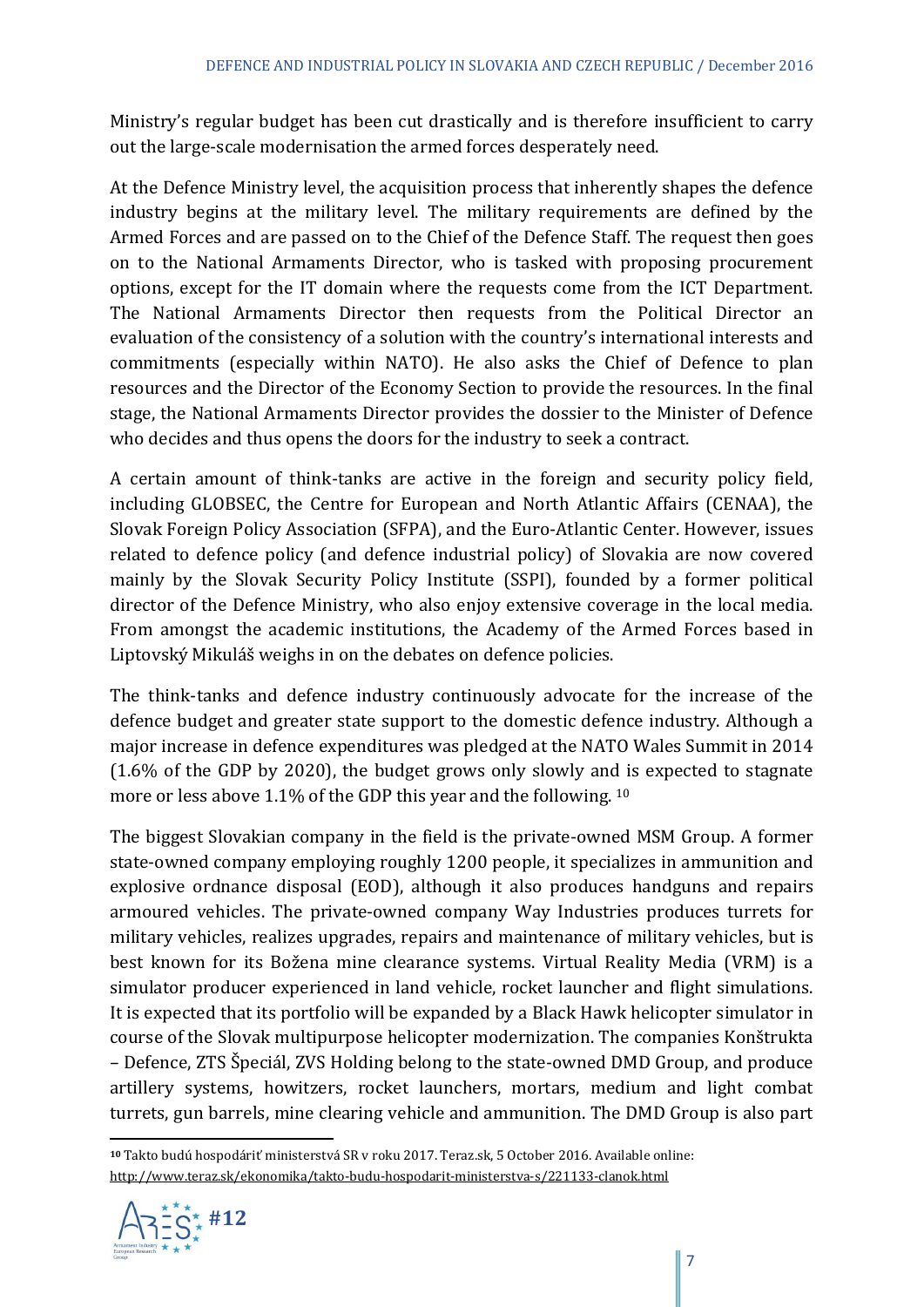of the NATO Alliance Ground Surveillance (AGS) programme. Other companies include Willing (import and export operations, focusing on Russian equipment and modernisation of MiG29s), SMS (repairs of Mi17 helicopters), Kerametal (production of armoured vehicles), and LOTN (state-owned, also focusing on Mi17 modernisation, among others).

The companies favour international cooperation for the modernisation of the armed forces, and being involved in major defence procurement programmes as subcontractors (such as producers of automated gun turrets for armoured vehicles). The creation of a Black Hawk helicopter simulation centre in Slovakia would represent a milestone achievement if it comes true, given its attractiveness for other users.

The defence industry would also welcome greater coordination of the defence-planning and legislative process, with the expectation that plans for modernization processes could be shared early on in order for the industry to take as strong a part as possible in it. The lack of basic documents guiding Slovakia's defence policy is also seen as a major problem by both the defence industry and the think tank community. It is expected that these strategies and sub-strategies will be adopted soon by the current government, with some of them are already in the pipeline.

To sum up, the lack of cooperation between the country's defence industry and the state, the overall low level of modernisation of the armed forces in the last two decades, and the limited ability of the think tanks and defence companies to influence change, creates a rather frustrating picture. However, the latest wave of modernisation, the ongoing strategic review processes, and the continuous growth of the sector, create some positive expectations to build on.

#### *The Czech Republic*

The most important and influential stakeholders are the Ministry of Defence and the representatives of the industry itself. The channels of communication between these two have vastly improved in the past few years, especially since the signature of a Memorandum of Understanding in 2010 between the Ministry of Defence and the Defence and Security Industry Association (DSIA), signalling the first step of confidencebuilding measures between the two sides.

The Ministry of Defence exerts the biggest influence on defence industrial policy. The arrival of the new government in the spring of 2014 coincided with the creation of a "department for defence industrial cooperation, management and organization", composed of about 40 officials, which took over the nominal responsibilities of the

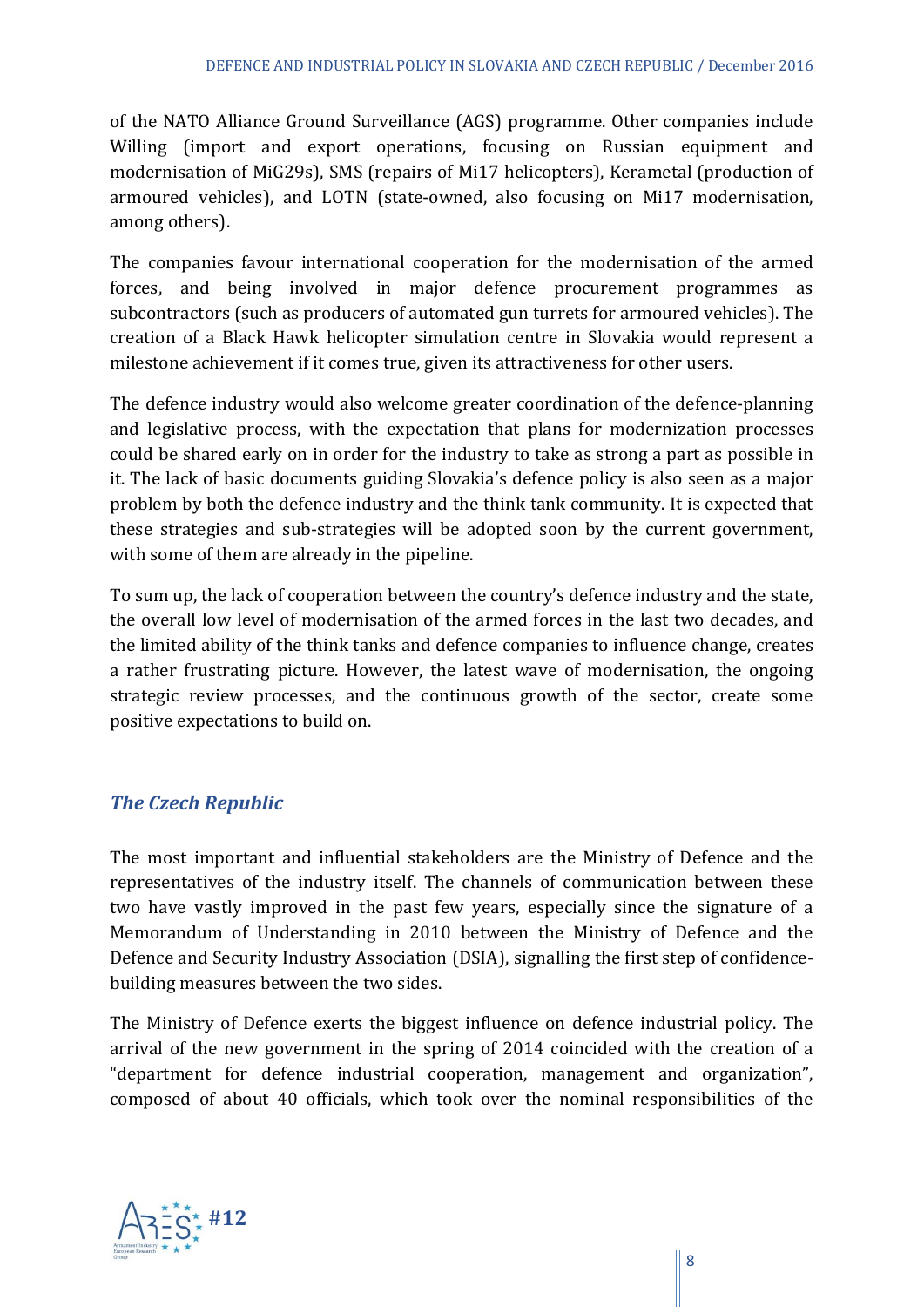previous department for procurement and acquisitions.<sup>11</sup> Among other items, the department is tasked with completing the strategy for the promotion of the defence industry and building up the Czech Defence Industry and Technology Base (DTIB), and now serves as a 'one-stop shop' for the needs of Czech and foreign defence industries. It does the promotion of the Czech industry especially by organizing the "Supply Chain Forum", in an attempt to find avenues for the integration of Czech industries in the supply chains of European and/or global primes. The department also is tasked with liaising between DSIA and other relevant actors at the Ministry of Defence, as one of the main requests expressed by the industry concerns the political support offered by leaders on foreign trips, the G2G business being very important for the markets where Czech products are competitive. The Ministry of Foreign Affairs also provides valuable support on this front, but there is a feeling that interests may sometimes be at odds as concerns potential markets where exist real concerns about human rights records or other concerns linked to the traditional "Havelian" foreign policy of the Czech Republic. Similarly, defence attachés stationed at foreign representations of the Czech Republic may not feel a strong role in promoting the Czech industry, while discussions are still ongoing between the Ministry of Foreign Affairs and the Ministry of Defence on the creation of a position of "defence industry attaché" in key partner countries. Finally, the Ministry of Industry and Trade maintains the main licensing office, even if their role is not political; more importantly, the Ministry of Education maintains authority for funding of defence-related research.

The industry is represented by DSIA (founded in 1997), with the aerospace side also maintaining two professional associations. DSIA is organized around clusters of industries and serves as a real facilitator for dealing with national authorities but also serves as a contact point for foreign institutions looking for Czech partners. In parallel, the companies themselves also maintain relations with the Ministry of Defence and Ministry of Foreign Affairs, with a certain level of personal relationships coming in play to facilitate business development and exchange of information. The research departments of some universities are involved in research and development processes (CVUT), but think tanks and media rarely, if ever, engage a larger audience on the importance of the national defence industry, except for limited economic and societal purposes. 

The largest companies in the Czech field correspond to the ones that are successful in export markets and host, as subcontractors, part of major contracts led by prime companies. In the aviation field, Aero Vodochody, which employs about 1900, making it the largest aerospace manufacturer in the CEE region, is the leading company, and has known great success in exporting the L-159 light trainer/combat aircraft (most recently to the Iraqi Air Force), the L-39 Albatros jet trainer which counts 45 military operators, and the Skyleader ultra-light aircraft. The company has acted as an international partner

  $11$  Private interview of author, August 2016. More information about the department can be found on its webpage: http://spsp.army.cz/ 

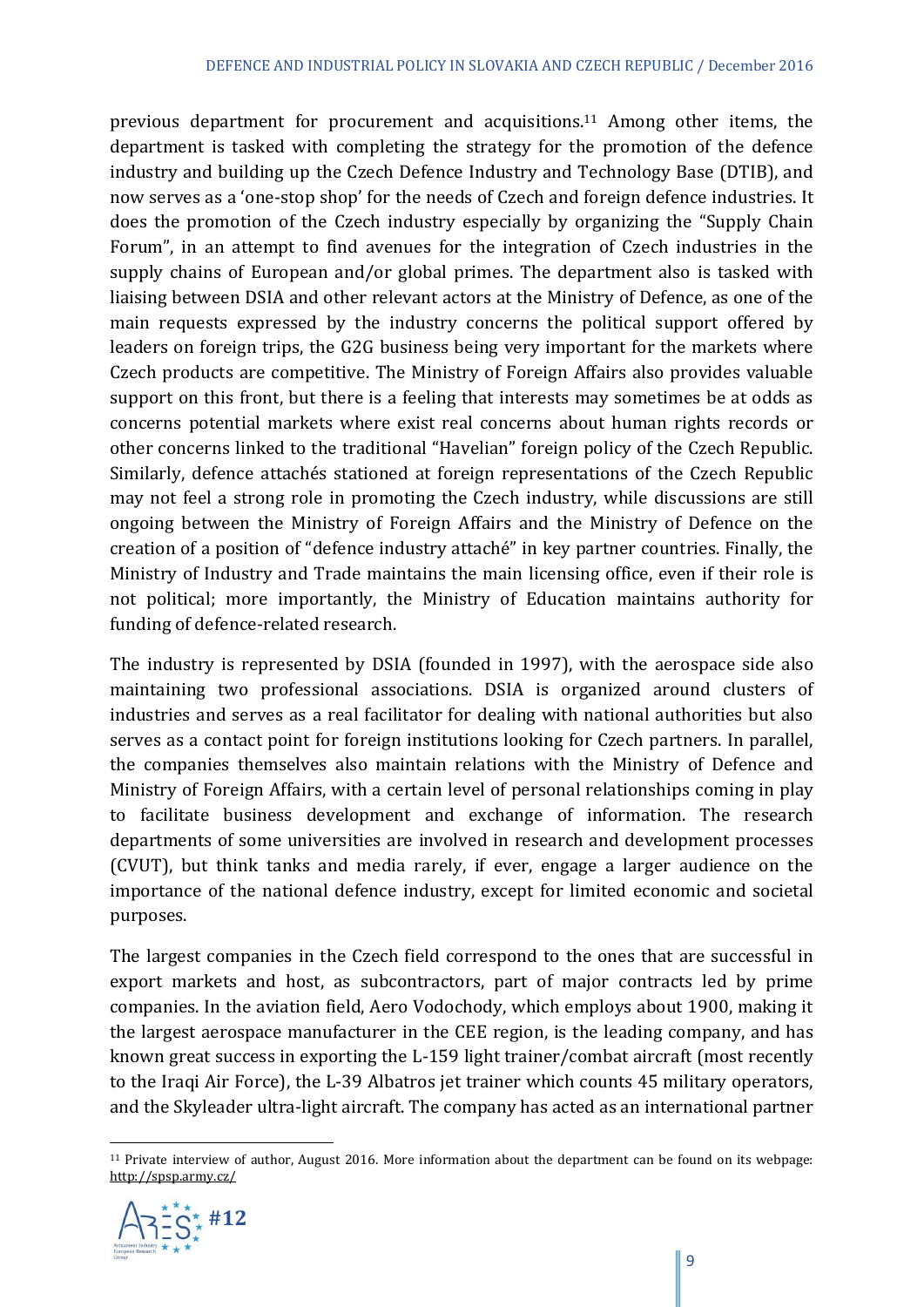alongside Embraer, Sikorksy, Bombardier, Boeing, Saab or Alenia, and more recently on the civilian Airbus A350 program. Smaller companies include GE Aviation Czech and Honeywell Czech, PRAGA-Export and LOM Praha, which have acted as subcontractors for Aero Vodochody or other international players, in a sector that employs about 10000 people. The other major player in the Czech Republic is the Tatra Trucks company, part of the larger Czechoslovak Holding Group of (Czech and Slovak) defence companies, which accounts for over 3000 jobs in the two countries. The Tatra 4X4, 6X6 and 8X8 military transport trucks are successful in export markets and their technology has been integrated into designs by Nexter Systems. Other companies, such as Excalibur Army, have focused on the repairs, upgrades and reselling of Soviet-era systems but also cooperates with General Dynamics on the Pandur 2 8X8 armoured vehicle program. The third renown player is Ceska Zbrojovka, which employs 1800, and is the leading national company in the production of rifles and small arms; other companies such as ZVI, Sellier & Bellot and Explosia specialize in ammunition, anti-tank mines, explosives, or grenade launchers. Finally, the country's maintains strong capabilities in military surveillance and radar systems, as symbolized by the fact that ERA's solution was chosen in 2014 by NATO for its enhanced Air Command and Control Surveillance and Identification, and in chemical, biological, radiological and nuclear warfare, supported by the country hosting NATO's Center of Excellence and regularly deploying its capabilities in international missions abroad. In total, the Czech defence industry employs more than 15 000 people for an annual turnover of more than a billions euros.<sup>12</sup>

Discussions about the defence industry are generally uncontroversial. Political forces from all spectrums, and especially the representatives of regions where the industry operates, support the development of the industry, and no controversy has arisen from the planned increase of the defence budgets, neither do there exist strong claims to protect the local industry beyond the application of Article 346 of the Treaty on the Functioning of the European Union (TFEU). A report published by Ernst & Young in 2016 for the Czechoslovak Group showed that one crown invested by the company brings 2.8 crowns to the national economy, and that one job created leads to an additional 3.7 jobs created in other sectors. Extrapolated to other companies, the report encourages discussions about the future avenues for the development of the industry.

Traditional competences in small arms, aerospace, armoured light vehicles and passive radar systems shall be complemented by developing further markets in the field of hightech, IT and logistical systems and solutions, radars, composite components for aerospace and cyber defence solutions. These areas are identified by all stakeholders as clear priorities, while at the same time some companies desire to enter the burgeoning UAV market, due in great part to the excellent cooperation with the Israeli industry, a

<sup>12</sup> Multiplikační efekty vybraných podniků CZECHOSLOVAK GROUP pro českou ekonomiku. Parlamentnilisty.cz, 18 October 2016. Available online : http://www.parlamentnilisty.cz/zpravy/tiskovezpravy/Multiplikacni-efektyvybranych‐podniku‐CZECHOSLOVAK‐GROUP‐pro‐ceskou‐ekonomiku‐458763 

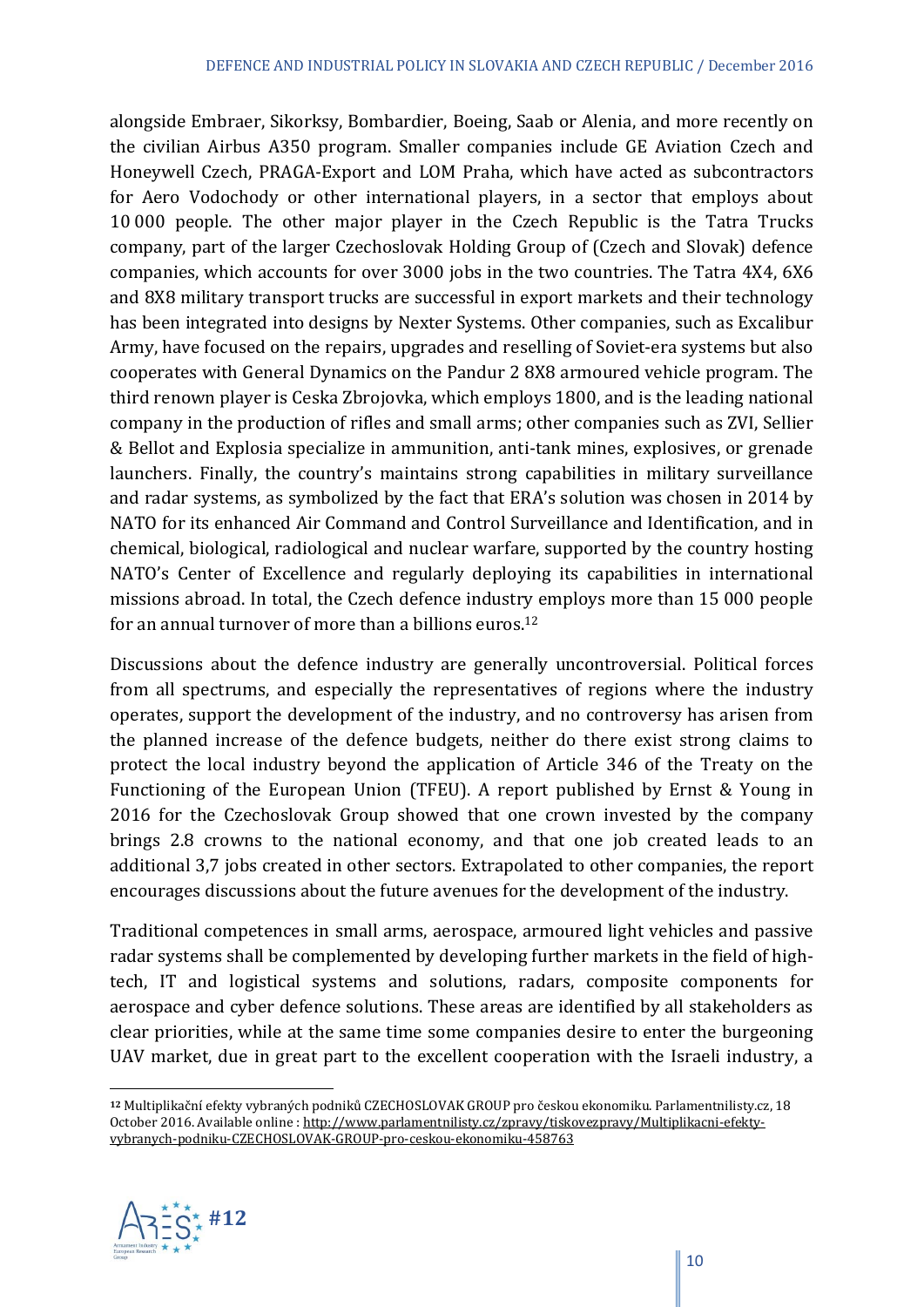desire not fully shared at the official level. The development of these sectors goes handin-hand with the thinking at the official level about security of supply. The introduction of the concept of "strategic companies" – four of them are to be named (VOP, VTU, LOM Praha, UVU) - in the upcoming strategy for the promotion of the defence industry is tied with the recognition of the importance of security of supply and of ensuring a full lifecycle management for the capabilities that are needed by the Armed Forces. The industry is generally comprehensive towards the state's need to classify suppliers based on their reliability, highlighting also that the companies are highly flexible and derive string revenue from dual-use equipment, thereby diminishing their reliance on state support and foreign military markets.

The Ministry of Defence and the industry recognize that further efforts are needed to foster integration in European and global supply chains, despite renewed activity of the Ministry of Defence being recognized, after a long period without governmental support. This is especially true for small and medium-sized enterprises (SMEs), which are highlighted by industry representatives as being left out due to the lack of a proper regulatory framework, problematic administrative and language hurdles for small companies, and the dominant position of and market integration in Western Europe<sup>13</sup>.

Larger companies are able to cooperate in a satisfactory fashion, in part due to the political support they receive from the government, but they rarely if ever act as primes for tenders in NATO and EU country tenders. The competition of China is viewed as potentially problematic on the markets where Czech companies have found success. In general, participation in further cooperative programs is seen as the avenue to complete the national Defence Industry and Technology Base and raise awareness about the industry in European and global markets.<sup>14</sup>

The close cooperation between the Ministry of Defence (and to a lesser extent the Ministry of Foreign Affairs) and the industry (and DSIA), coupled with the personal connections that exist between officials and industry executives mean that they are the main drivers of the country's industrial policies, which also explains why representatives of SMEs may feel less represented in ensuring a level playing field. The upcoming strategy is elaborated in close partnership between the Ministry of Defence and the industry, and will reflect in a clear way the expectations of the armed forces towards the development of the industry and improve its reliability.

However, there still are concerns at the industry level about the fact that the 2013 strategy has not been fully implemented, and that the planned major procurements (light and medium helicopters, air surveillance radars, various vehicle platforms) leave a reduced space for participation for the local industry outside of Article 346 TFEU situations. This is why the government, along with the industry, is attempting to reinforce its relationship with the U.S. and reinforce links with Israel, South Korea and

<sup>&</sup>lt;sup>14</sup> Private interview of the author, August 2016.



 $13$  Private interview of the author, August 2016.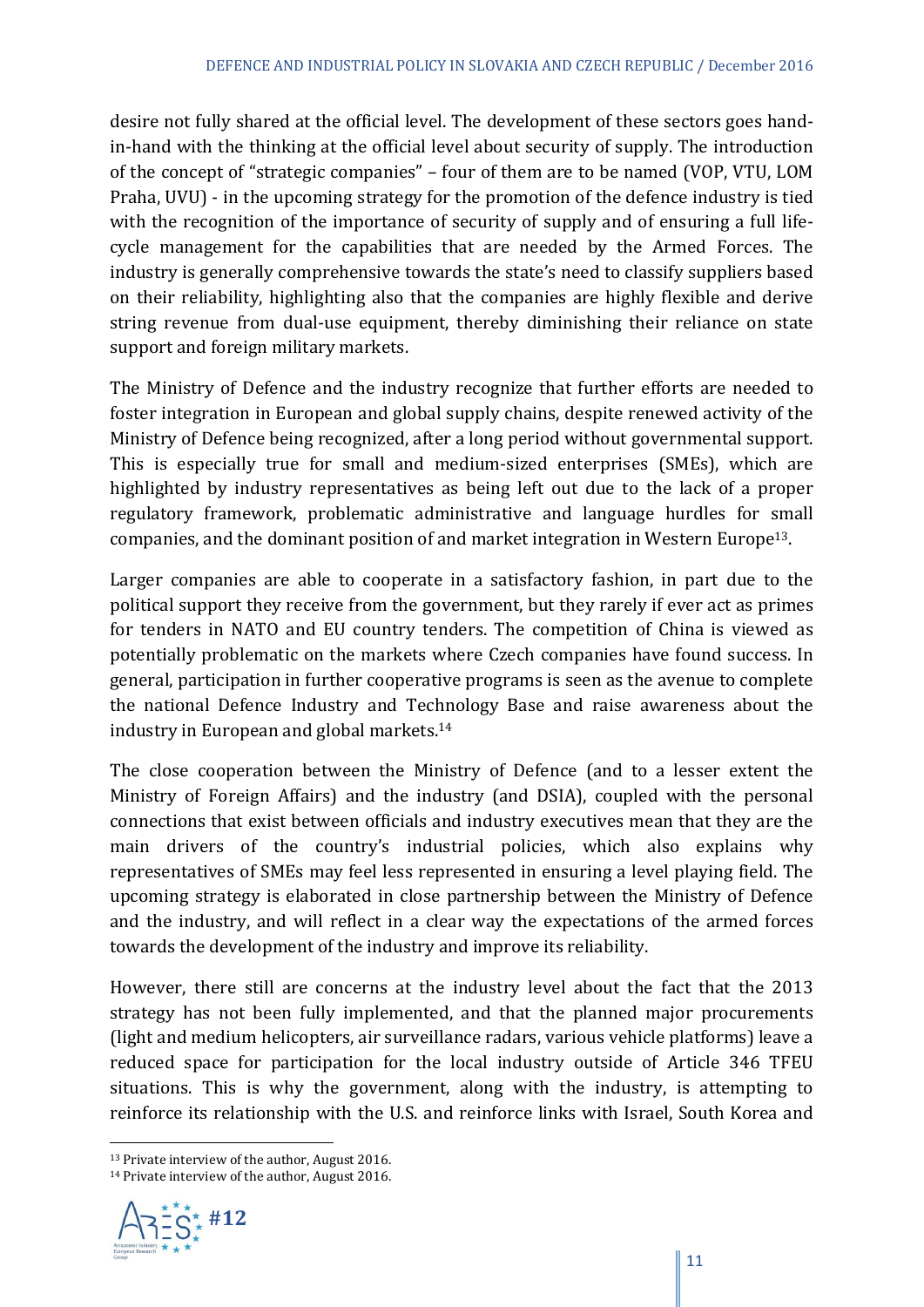France in order to foster innovation and open the door for inward investments and integration in the supply chains of the global primes. Engagement with Visegrad 4 partners for joint projects will also continue to be pursued. The upcoming strategy should provide, for the long term, a unifying document aligning expectations and attempting to successfully drive the future of industrial policies in the Czech Republic and offering a stronger framework for the industry's European and global competitiveness.

The relative convergence of interests between the stakeholders draws a clear picture for the future of the Czech Republic's defence industrial policy. The main goals will be to reinforce the relevance of the industry as an important supplier to major European allies, while at the same time working on the completion of its own DTIB, a priority that the upcoming strategy will draw the plans for. This will allow for the Czech Republic to weigh more strongly in any future discussions about the European DTIB and protect its national interests. At the same time, an intent focus will be put on preserving and opening markets for Czech companies outside of Europe, mostly in Africa, Latin America and Southeast Asia, against Chinese competition but also of other countries who have experience in upgrading and maintaining legacy equipment.

Perspectives for SMEs will be linked to the evolution of the regulatory framework, and it is likely that there will be a push towards consolidation in order to make sectors more competitive, especially once the national procurement projects in the context of the modernization of the Czech armed forces will be fully underway. Moving research and development processes away from the Ministry of Education and hosting them under the Ministry of Defence roof will also allow for a more direct and efficient communication with companies and reinforce the role of the Ministry of Defence itself. Another issue will be ensuring proper quality control for Czech-manufactured products, as the example of jamming Czech-made rifles supplied by Ceska Zbrojovka to the Czech troops in Afghanistan still resounds. The Czech Republic is putting on its side all the tools needed to fulfill the potential that was perceived in the 2013 state support strategy, and it seems clear that the Ministry of Defence will be the main driver of defence industrial policies in the foreseeable future.  $\blacksquare$ 

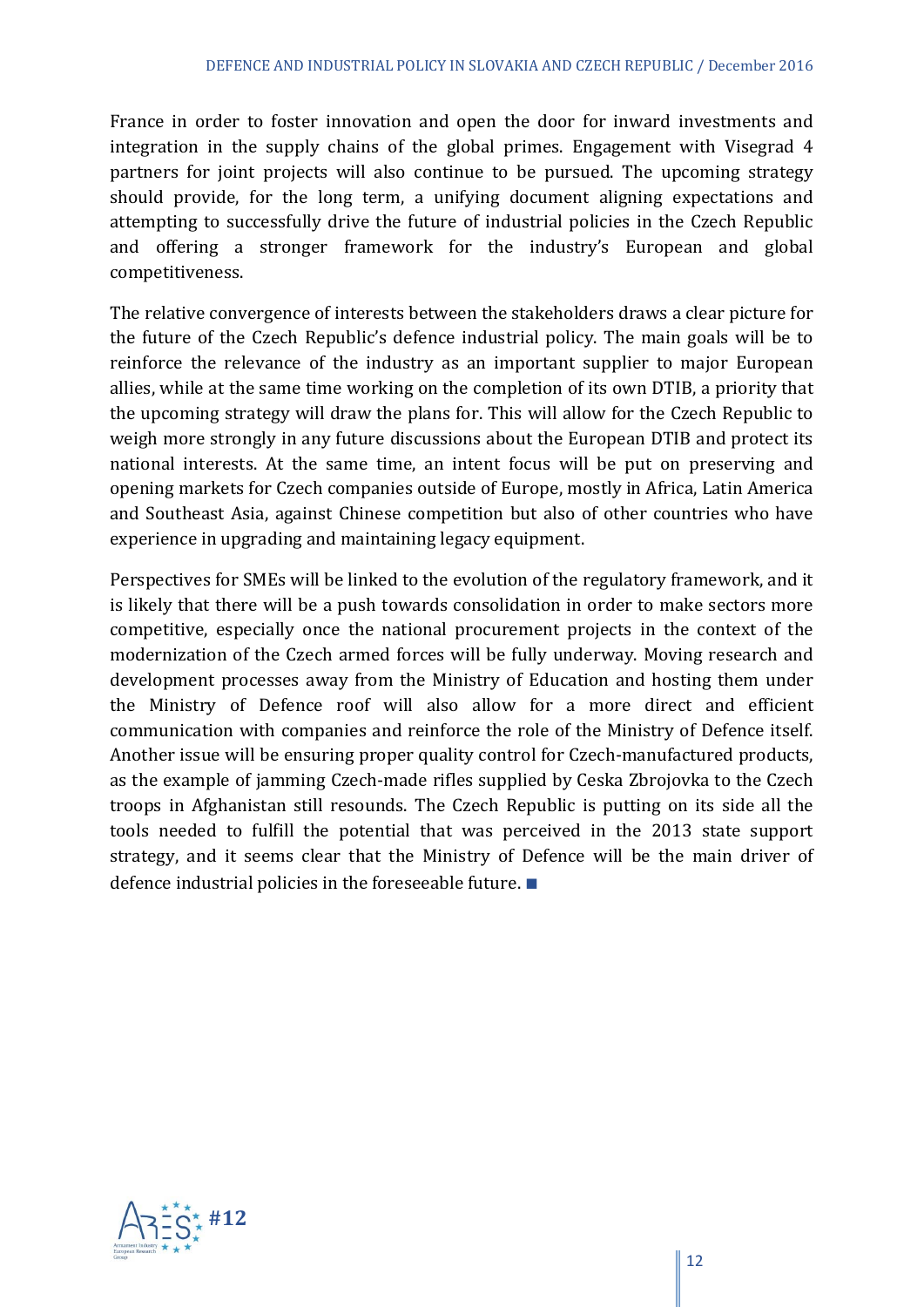## **BIBLIOGRAPHY**

- Arms production, exports and decision-making in Central and Eastern Europe. Czech Republic. (June 2002). Retrieved from http://www.saferworld.org.uk/resources/view-resource/68-arms-productionexports‐and‐decision‐making‐in‐central‐and‐eastern‐europe
- Black, J., Jenkins, D. et al. Central and Eastern European countries: measures to enhance balanced defence industry in Europe and to address barriers to defence cooperation across Europe. RAND Europe. (April 2016) Retrieved from https://www.eda.europa.eu/docs/default‐source/documents/rr‐1459‐eda‐central‐ and‐eastern‐europe‐report‐‐‐technical‐annex‐‐‐final.pdf
- Kolin, V. Towards Balanced Defence Industry in Europe: Main Specificities of Central and Eastern European Defence Industries. Retrieved from http://www.irisfrance.org/wp‐content/uploads/2015/03/IRIS‐Note‐March‐2015‐V‐Kolin1.pdf
- KONCEPCE VÝSTAVBY ARMÁDY ČESKÉ REPUBLIKY 2025. Retrieved from http://www.mocr.army.cz/images/id\_40001\_50000/46088/KVA\_\_R\_ve\_\_ejn\_\_verze .pdf
- Security Strategy of the Czech Republic 2015. Retrieved from http://www.army.cz/images/id\_8001\_9000/8503/Security\_Strategy\_2015.pdf
- The Defence Strategy of the Czech Republic. Retrieved from http://www.army.cz/images/id\_8001\_9000/8503/Security\_Strategy\_2015.pdf
- The White Paper on Defence. Retrieved from http://www.army.cz/assets/en/ministry‐of‐ defence/whitepaperondefence2011\_1.pdf
- The Long Term Perspective for Defence 2030. Retrieved from http://www.army.cz/images/id\_8001\_9000/8503/THE\_LONG\_TERM\_PERSPECTIVE FOR DEFENCE 2030.pdf